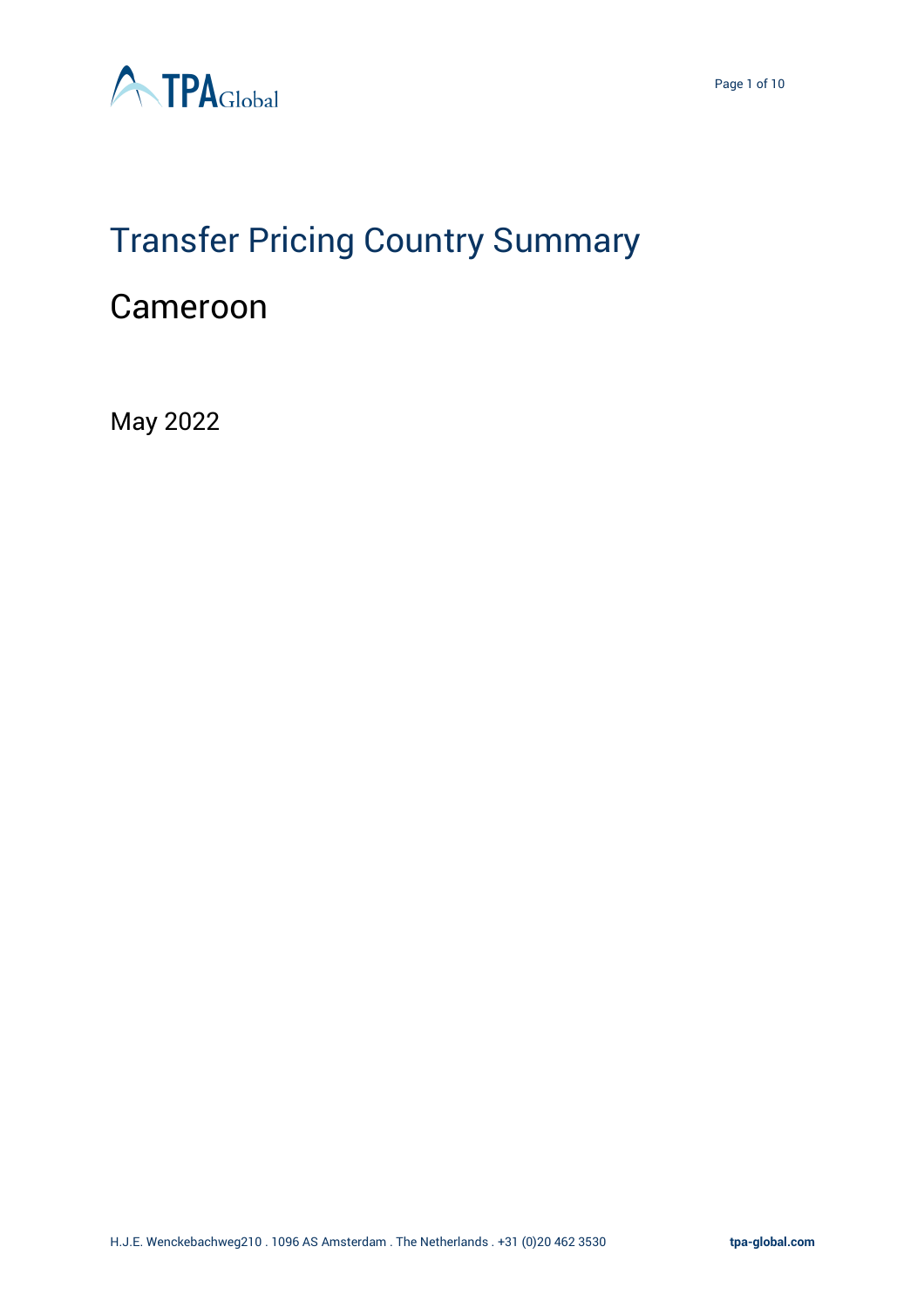# **ATPA**Global

| 1. |                                                                               |
|----|-------------------------------------------------------------------------------|
| 2. |                                                                               |
| a) |                                                                               |
| b) |                                                                               |
| c) |                                                                               |
| d) |                                                                               |
| e) |                                                                               |
| f) |                                                                               |
| 3. |                                                                               |
| a) |                                                                               |
| b) |                                                                               |
| c) |                                                                               |
| d) |                                                                               |
| e) |                                                                               |
| f) |                                                                               |
| g) |                                                                               |
| h) |                                                                               |
| i) | Production Process for TP Relevant Returns, Documents, Forms and Financials 7 |
| j) |                                                                               |
| k) |                                                                               |
| I) |                                                                               |
| m) |                                                                               |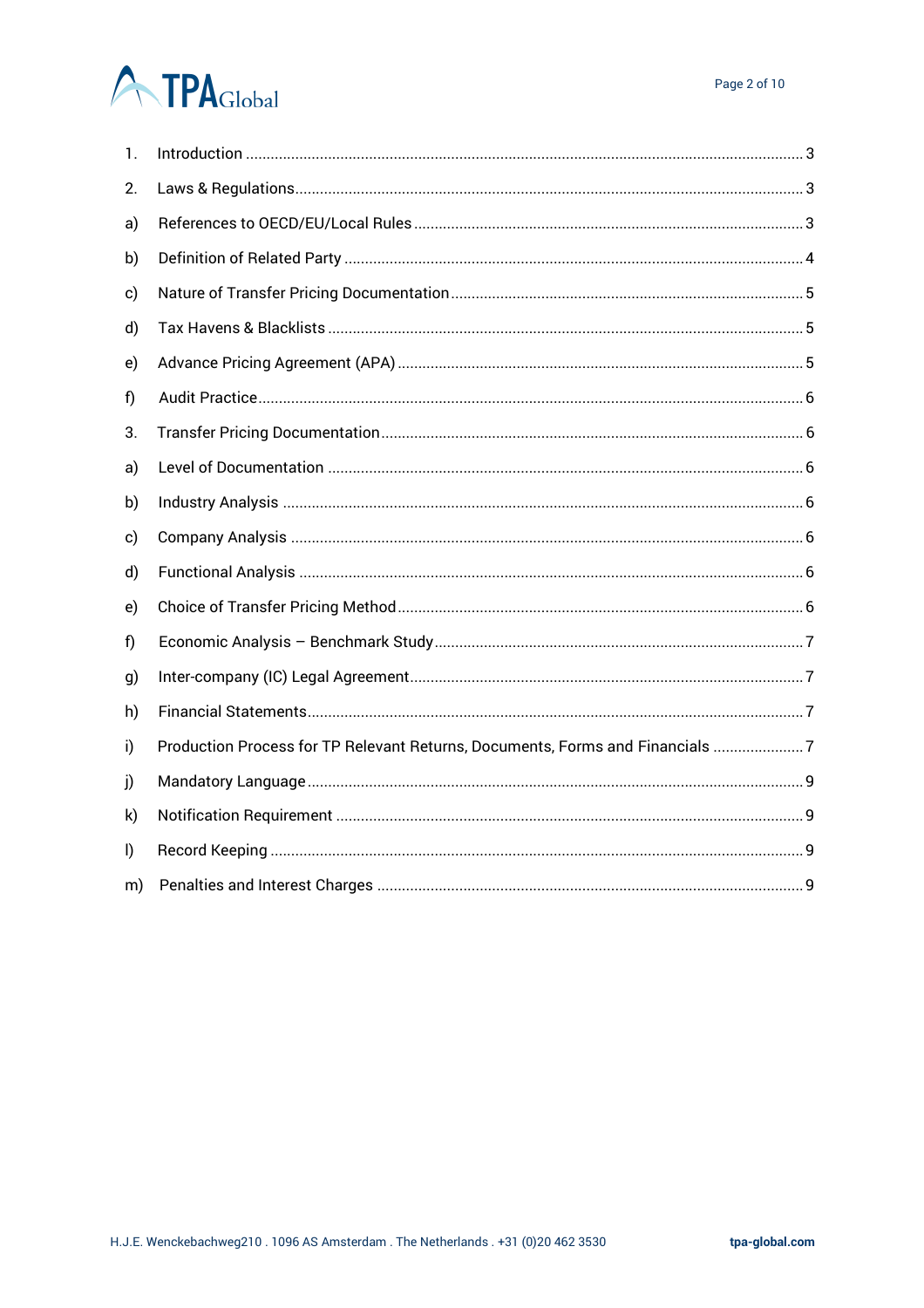

# <span id="page-2-0"></span>1. Introduction

Cameroon is part of the African Union and not an OECD member. Since 2012, Cameroon has formal transfer pricing documentation requirements to submit the master file, local file and country-bycountry reporting.

## <span id="page-2-2"></span><span id="page-2-1"></span>2. Laws & Regulations

#### a) References to OECD/EU/Local Rules

Cameroon is not a member of OECD. However, it took several steps to comply with the OECD's international standards, such as BEPS and the Action Plan 13.

On 5 October 2015, OECD released its final Base Erosion and Profit Shifting (BEPS) package containing measures that significantly change existing international tax rules. Cameroon signed both the Multilateral BEPS Convention and the convention on mutual administrative assistance in tax matters to tackle international tax avoidance and evasion on 17 July 2017. Still, the agreements have not entered into force yet. These agreements enable jurisdictions to automatically amend existing bilateral treaties to include measures that tackle base erosion and profit shifting (BEPS) through tax treaties.

Transfer pricing legislation was already introduced in Cameroon under 1 January 2012 Finance Law. It has been updated through Law No. 2014/026 of December 2014, which lays down documentation requirements and the mandatory submission of certain level documentation to substantiate the Transfer Pricing. Furthermore, via 2018 and 2020 Finance Law's, legislation has undergone several modifications.

The 2017 General Tax Code (GTC) under section 19 contains the Arm's Length Principle application between the related parties. Based on the provisions of Section 19, related companies must document the arm's length price, the method used for determining the arm's length price, and all evidence or situation supporting them for the controlled transactions.

Cameroon has also issued the Finance Law for 2020 via Law No.2019/023 on 24 December 2019. Under this legislation, the submission of the Transfer Pricing return is required before the reception of the annual tax return. Regarding the documentation, Article 19 of Law No.2019/023 specifies that it is applicable for companies with a turnover, excluding taxes being equal or greater than FCFA 1 billion, and under the dependence or control of other entities. The TP documentation is no longer to be filed starting from 2020, but it has to be available at the start of a tax audit and provided to the tax authorities upon request.

Furthermore, new TP return requirements are provided Law No.2019/023. It requires filing an annual transfer pricing return electronically by the tax return deadline for the companies that come under the entity responsible for the administration of large-scale enterprises and are managed by or control other undertakings. The return must be submitted in compliance with the administration's standards and must include:

General information about the group of associated enterprises, including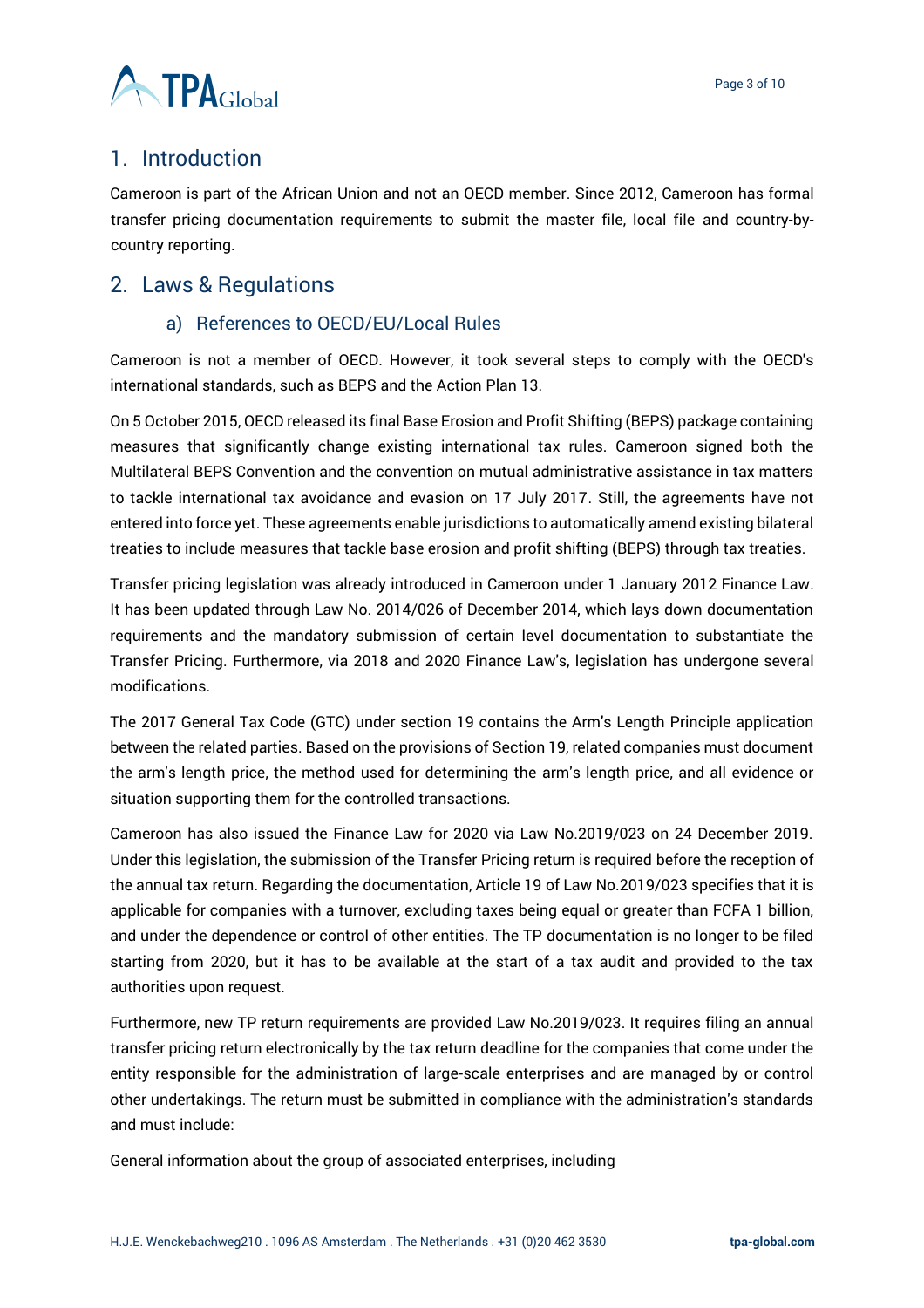

- a declaration of their holdings in other Cameroonian or foreign enterprises,
- a general overview of the activities conducted, including changes during the financial year,
- general overview and definition of the transfer pricing policy of the group, and
- enumeration of intangible assets held by the group utilised by the reporting organisation and the corporate name of the entity that owns the assets and its tax domicile.

Specific information on the reporting company, such as:

- a summary of the activities carried out within the financial year, including any adjustments made during that time,
- a brief statement of transactions with related parties, which must include the characteristics and quantity of the transactions, the State or territory of residence and corporate name of the associated enterprises involved in the transactions, as well as the beneficial owners of the related transactions for tax purposes, the transfer pricing method used, and any changes made during the financial year,
- a summary of transactions with associated companies that did not involve a monetary counterpart contribution or that did not involve a monetary counterpart contribution,
- a summary of transactions between related parties that have been the subject of a prior APA agreement or tax rescript between the tax authorities of another State or territory and the associated enterprise involved in the transaction.

New requirements for the assessment of enterprises involved in cross-border controlled transactions have been introduced amongst others:

- profits that are indirectly transferred must be compared to those that would have been realised if there was no dependency or control,
- When dealing with businesses based in a tax haven or subject to a favourable tax system, the requirement of dependency or control is deemed unnecessary, and
- transactions with related parties established in Cameroon and are beneficiaries of a favourable regime may likewise be subject to this assessment.

#### b) Definition of Related Party

<span id="page-3-0"></span>Finance Law for 2020 (Law No.2019/023) also addressed the definitions concerning associated enterprises. It is stipulated that between two enterprises, a dependency or control relationship is presumed to exist in circumstances of:

- when one owns or controls 25% of the share capital of the other directly or through a proxy, or where one has actual decision-making powers over the other, or
- where both companies are placed under the control of the same company or person subject to the aforementioned conditions.

Taxpayers must disclose related-party transactions. The provisions of Article 18(3) of Law No.2019/023 indicate that a company must describe transactions with other related parties, including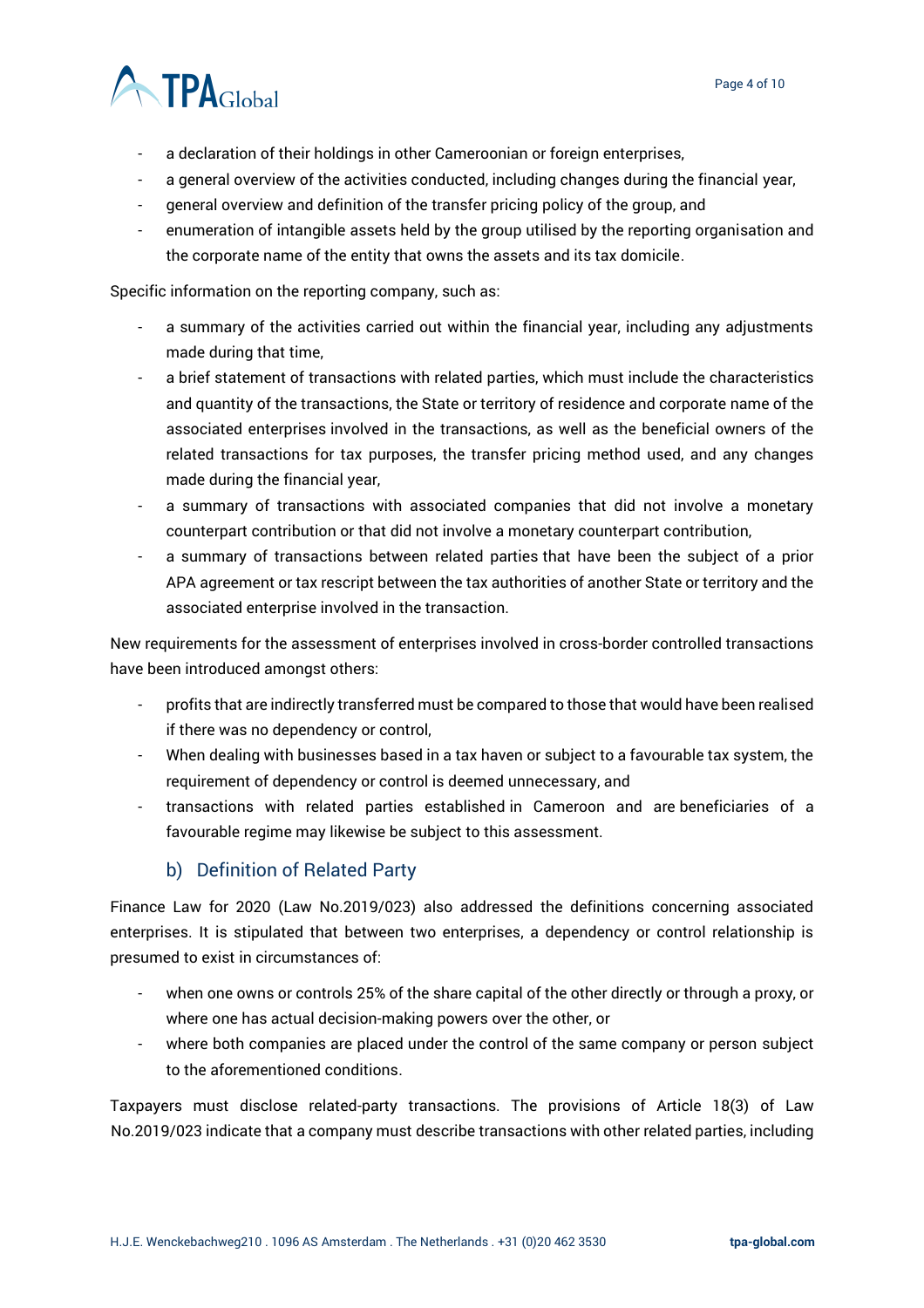# **ATPA**Global

the characteristics and quantity of transactions, such as fees. These disclosures must be included in the Transfer Pricing documentation submitted in the TP return and in the course of a tax audit.

## c) Nature of Transfer Pricing Documentation

<span id="page-4-0"></span>The documentation requirements for transactions involving related parties are fairly stringent. At the start of a tax audit, the taxpayers registered with the Large Taxpayer Unit are automatically required to provide documentation. That is required for all other taxpayers only upon request by the Tax Administration. The Code further empowers the Tax Authorities to demand audited companies to provide detailed information on the group's transactions, including:

- Details of the business relationship amongst group enterprises, as well as information about the group's Cameroon-based companies,
- The methods for establishing intercompany transaction pricing, as well as a justification for their usage,
- Group entities', corporations', or companies' activities carried out in the intercompany transactions;
- The fiscal, legal, and administrative processing of transactions carried out by group companies based outside of Cameroon, while specifying the group companies involved, the countries involved, and the total amount involved in the transaction,
- The contractual agreements governing the repatriation of cost and any pre-established agreements, including advanced rulings if any; and  $\cdot$  An analysis of the comparative information used where applicable.

A Large Taxpayer is defined as an entity with a total turnover of at least 1 billion FCFA at the end of the fiscal year.

## d) Tax Havens & Blacklists

<span id="page-4-1"></span>The Finance Law of 2012 concerning non-deduction of payments for Corporate and Income Tax has specified certain criteria to determine countries deemed a tax haven. The Law defines any territory where the corporate tax or marginal tax rate is less than 11.66% (a third of Comparative Corporate Tax rates in Cameroon) as a tax haven. And any country qualified as non-cooperative for fiscal transparency and exchange of information by International financial institutions also falls under this category.

#### e) Advance Pricing Agreement (APA)

<span id="page-4-2"></span>There are currently no APA' rules in Cameroon. However, based on Section M34 of the Manual of Tax Procedures, a taxpayer may request a tax ruling from the Tax Administration concerning the administration's opinion on the potential tax implications applicable to the transaction in question before its completion. The Tax Administration's position on the transaction guarantees the taxpayer against any subsequent change of interpretation of the Tax law.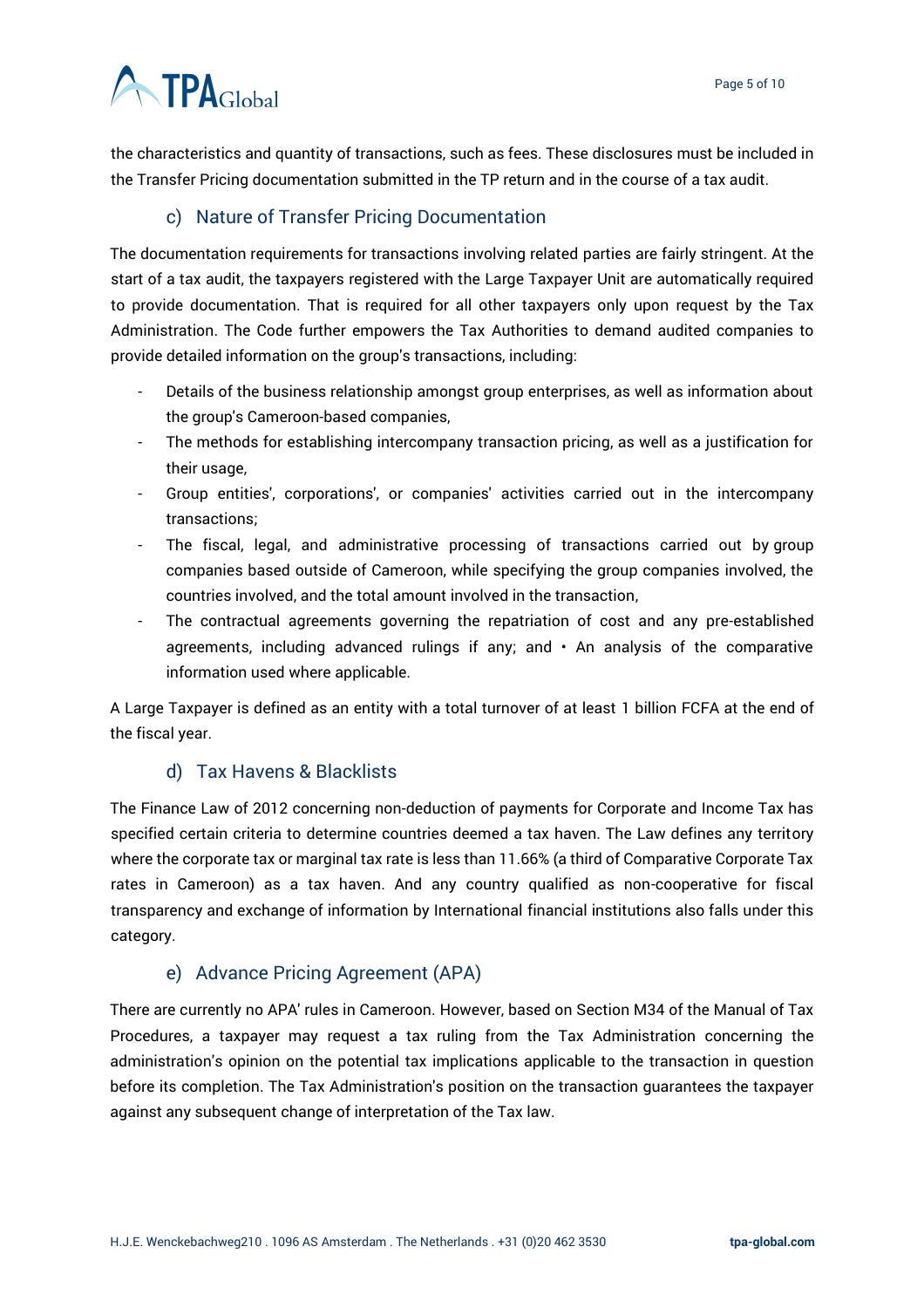### f) Audit Practice

<span id="page-5-0"></span>Transfer pricing scrutiny in Cameroon covers every business sector; most particularly, the loopholes in the Tax Code as a result of inadequate regulations on related parties business transactions, payments of royalties, allocations of costs and expenses (head office costs, cost-sharing agreements, disbursements, etc.), in financial transactions, etc. are particularly targeted as reiterated in the 2007 Finance Law Circular.

# <span id="page-5-2"></span><span id="page-5-1"></span>3. Transfer Pricing Documentation

#### a) Level of Documentation

The strict documentation requirement by the Cameroon Revenue Authorities urges taxpayers to respect a 1 month (or 2 months if extended) deadline with sufficient, reasonable, and precise Transfer Pricing material to defend its related party transaction and Transfer Pricing policy. The documentation must be detailed on the transactions carried out, evidencing the accounting matters, Transfer Pricing Methodology used and the economic realities relating to market data, and an explanation of the Methods invoked by the entities.

#### b) Industry Analysis

<span id="page-5-3"></span>By identifying value drivers for the relevant industry, a first indication of the level of profitability common in the industry is being given.

#### c) Company Analysis

<span id="page-5-4"></span>A description of the management structure of the local entity, a local organisation chart, and a description of the individuals to whom local management reports and the country(ies) in which such individuals maintain their principal offices.

A detailed description of the business and business strategy pursued by the local entity, including an indication of whether the local entity has been involved in or affected by business restructurings or intangibles transfers in the present or immediately past year and an explanation of those aspects of such transactions affecting the local entity.

#### d) Functional Analysis

<span id="page-5-5"></span>In conducting a functional analysis, an assessment is made of the significant activities and responsibilities that are performed by the related parties relevant to the Intercompany Transactions under review, the tangible and intangible assets that are employed and the risks that are borne in undertaking the business activities. Such an assessment is consistent with the recommendations that have been made in the OECD Guidelines in paragraph 1.51.

#### e) Choice of Transfer Pricing Method

<span id="page-5-6"></span>There is no specific Transfer Pricing method provided by the legislation in Cameroon. However, companies must determine their prices on related party transactions according to the arm's length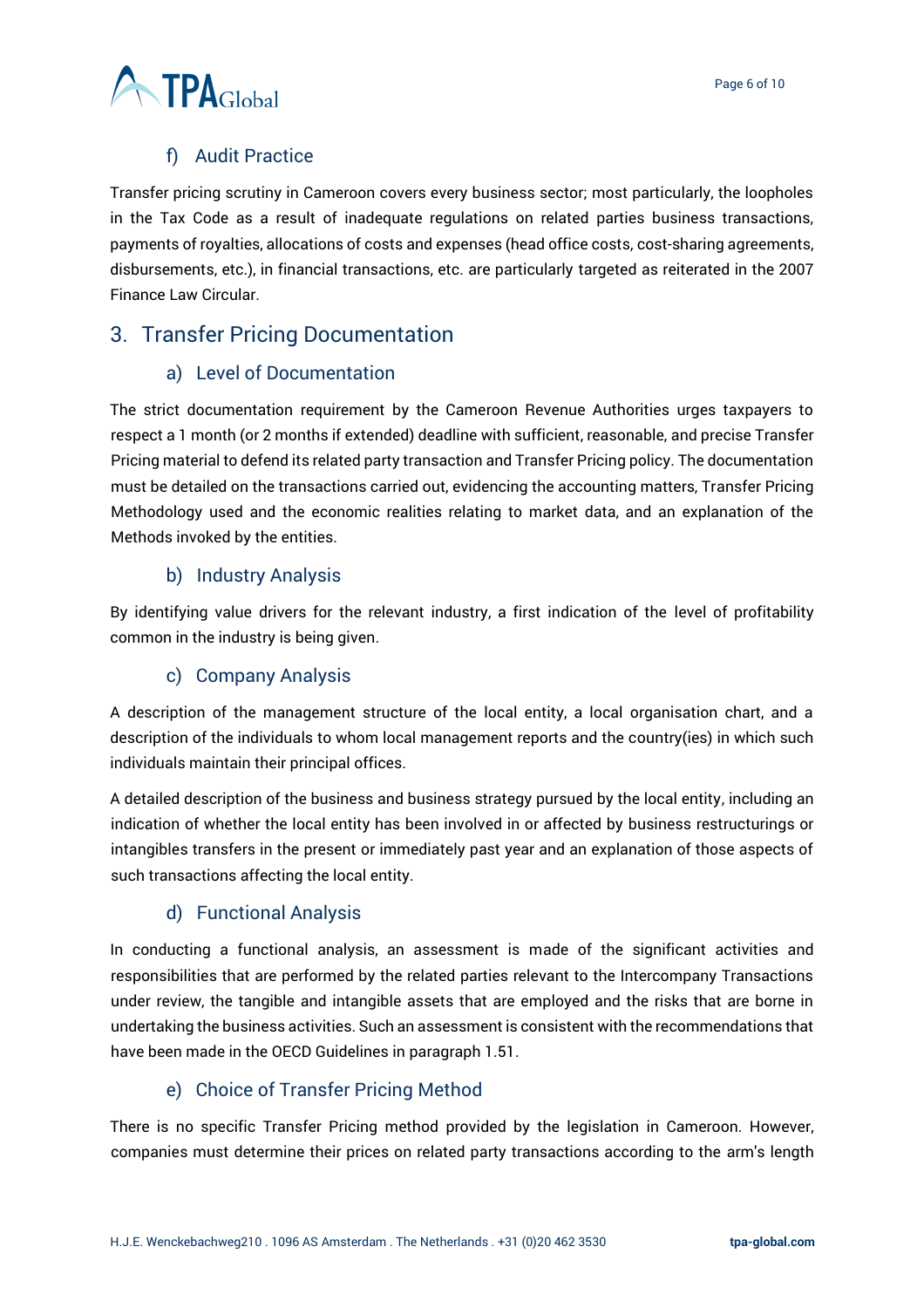

principle. The Tax Authorities duty is to determine whether the related party transactions are consistent with the principle. In so doing, the targeted commercial transactions, payment of compensation rights, intangibles used, cost and expense distribution agreements, financial relationships of the controlled company are scrutinised.

Thus, methods based on the company's earnings (TNMM) might be used in determining the transfer price. However, the focus must also be made on the use of either of these three methods:

- Comparable uncontrolled price method (CUP)
- Resale price method (RPM)
- Cost-plus method (CPM).

#### f) Economic Analysis – Benchmark Study

<span id="page-6-0"></span>Per the Tax code, comparables may be used to substantiate the arm's length nature of a related party transaction. The responsibility to prove the arm's length nature of a transaction is on the taxpayer per the documentation requirement. On the other hand, the auditor/ tax administration also has an obligation to provide evidence of any unfair advantage that the related party transactions require Transfer pricing measures.

#### g) Inter-company (IC) Legal Agreement

<span id="page-6-1"></span>Although an Inter-company legal agreement formalises the business and financial relationship between group entities, the legal agreements have a lower ranking since the OECD 2017 Guidelines made the "conduct of parties" the prevailing concept.

#### h) Financial Statements

<span id="page-6-3"></span><span id="page-6-2"></span>No information found on Financial Statements.

## i) Production Process for TP Relevant Returns, Documents, Forms and Financials

In the chart below, the existence of the filing requirements with the details of which format is used, the latest filing date, notification requirement and its deadline, thresholds to be applied in case it exists, and the required languages are demonstrated. These information can be seen respectively for CIT, master file, local file, CbCR, local forms, annual accounts and segmented P&L documentations.

|  | Prepare or<br>File? | Format | <b>Deadline</b> | Notification<br>Deadline* | Threshold*<br>(Yes/No) | Local Language<br>(Yes/No)*(If "No",<br>it can be filed in<br>English) |
|--|---------------------|--------|-----------------|---------------------------|------------------------|------------------------------------------------------------------------|
|--|---------------------|--------|-----------------|---------------------------|------------------------|------------------------------------------------------------------------|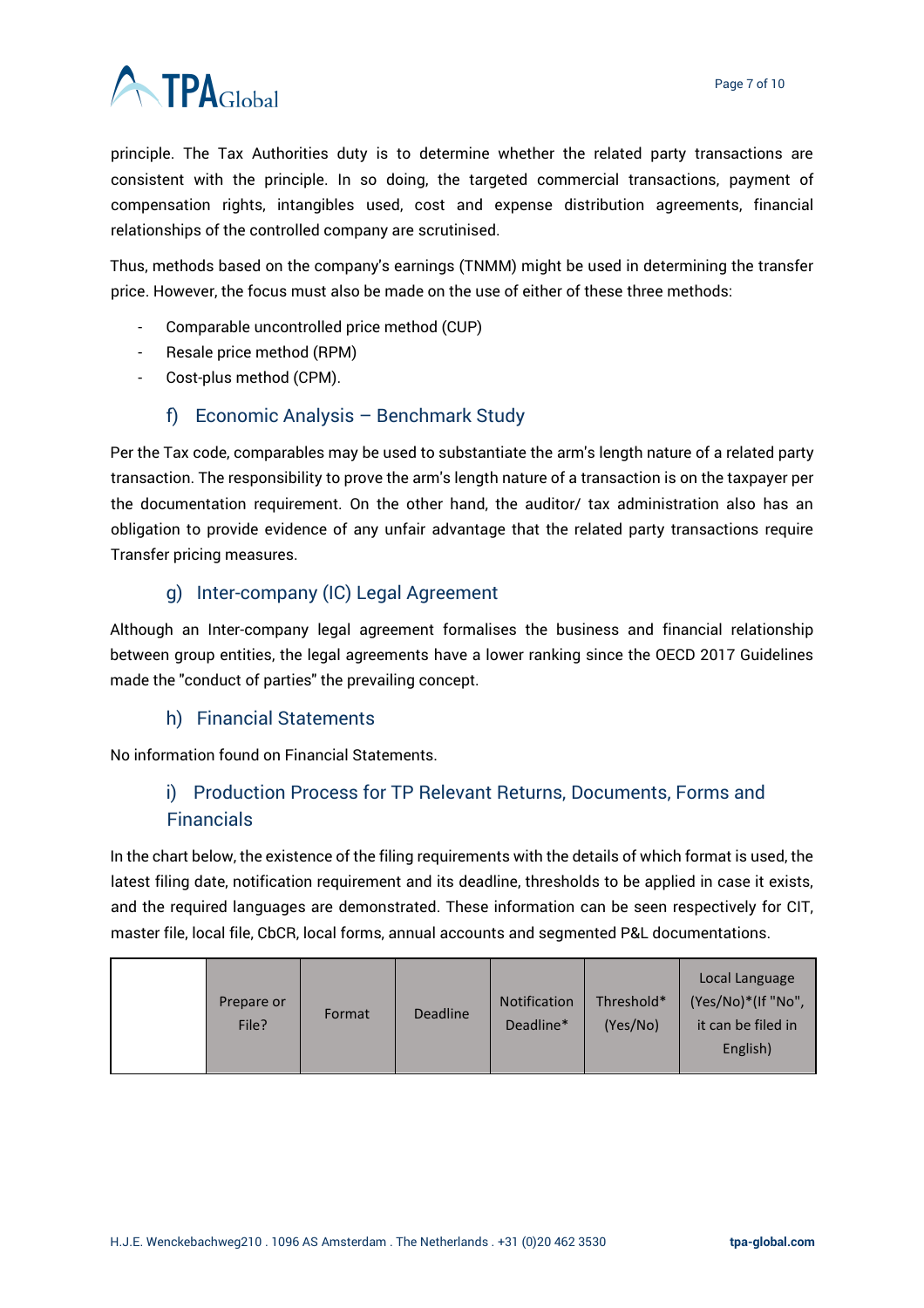

| Corporat<br>e Income<br><b>Tax</b>                                   | File | Electronic   | 15 March<br>(only for<br>the TP<br>return)  | N/A | 1 billion<br><b>FCFA</b> | No                               |  |  |
|----------------------------------------------------------------------|------|--------------|---------------------------------------------|-----|--------------------------|----------------------------------|--|--|
| <b>Master</b><br><b>File</b>                                         | File | N/A          | $15th$ of<br>March                          | N/A | N/A                      | N/A                              |  |  |
| <b>Local File</b>                                                    | File | N/A          | $15th$ of<br>March                          | N/A | N/A                      | No                               |  |  |
| <b>CbCR</b>                                                          | File | N/A          | $15th$ of<br>March                          | N/A | N/A                      | N/A                              |  |  |
| Local<br>form X                                                      | N/A  | N/A          | N/A                                         | N/A | N/A                      | N/A                              |  |  |
| <b>Annual</b><br><b>Accounts</b>                                     | File | <b>OHADA</b> | At the end<br>of each<br>accounting<br>year | N/A | N/A                      | Yes $-$ (French or<br>Portugese) |  |  |
| <b>Segment</b><br>ed P&L                                             | N/A  | N/A          | N/A                                         | N/A | N/A                      | N/A                              |  |  |
| * Cameroon has NOT signed the MCAA agreement for the filing of CBCR. |      |              |                                             |     |                          |                                  |  |  |

There is currently no special Transfer Pricing regulation/provision in the Code for small and medium sized enterprises. However, Law No. 2013/004 of 18 April 2013 lays down Private Investment Incentives in Cameroon. The Law applies to 'investors': Cameroonian or foreign natural or legal persons, whether or not established in Cameroon, conducting business or holding shares in Cameroonian companies. Furthermore, the Tax Code provisions on SME stipulates enterprises under this category must have a capital of at least 500 million XAF in order to enjoy the following fiscal benefits:

- Exemption from Business Tax for the first 2 years,
- Exemption from VAT on purchases, local building material, and imports, and
- Extension of the period for loss carried forward from 4 years to 5 years.

There is no statutory deadline to prepare transfer pricing documentation. However, tax returns must be prepared on or before 15 March, after the previous fiscal year. Taxpayers are thus expected to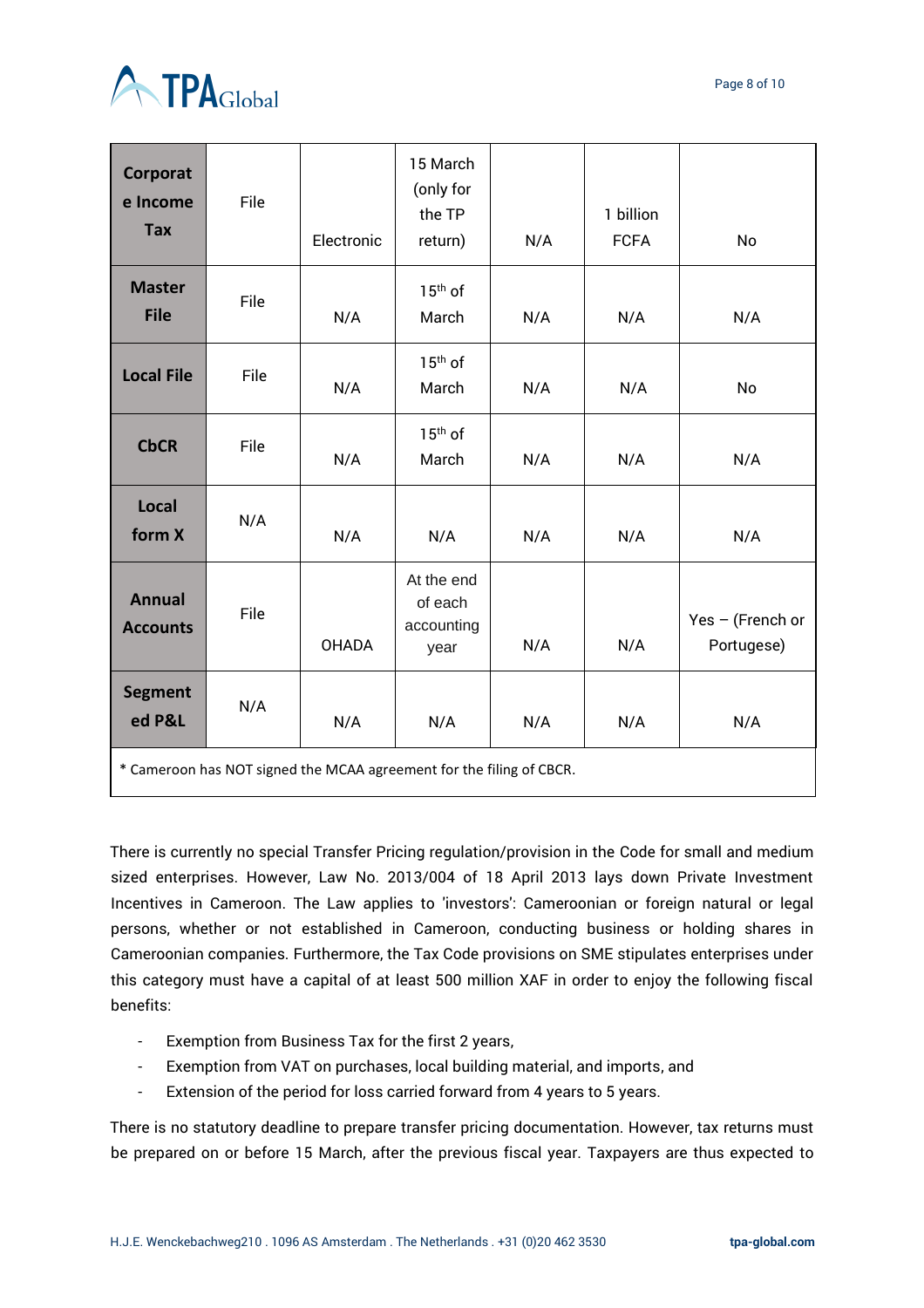# **ATPA**Global

submit an annual return of revenue derived from business transactions during the fiscal year. The required tax return documentation must be presented in conformity with the OHADA Accounting Standards.

The deadline to submit the required Transfer Pricing documentation is 1 month from the taxpayer's date of receipt of the notice. However, the deadline may be extended to 2 months after the taxpayer provides a reasoned application. An additional 1 month may also be granted to the taxpayer if the Tax administration judges that the time allocated for submitting documentation is insufficient. In principle, tax audits on transfer pricing matters and the exchange of information by virtue of the Tax Convention may not exceed six months.

Although there is no specific Statute of Limitations in Cameroon, according to Section M34 of the Cameroonian Manual of Tax Procedure, the tax authorities may correct the total or partial omissions up to the end of the fourth year after the one in which the taxes were due. Thus, the amounts owed by taxpayers for taxes and duties under the provisions of the Tax Code are barred to the benefit of the taxpayer 4 years after its due date.

#### j) Mandatory Language

<span id="page-8-0"></span>In Cameroon, the language for Transfer Pricing documentation is either French or English, namely the official languages of Cameroon.

#### k) Notification Requirement

<span id="page-8-1"></span>Since the BEPS Action plan has not entered into force, CbC Reporting and related requirements do not exist.

#### l) Record Keeping

<span id="page-8-2"></span>There is currently no specific Transfer Pricing record-keeping provision in the Code. However, tax records, accounting ledgers, purchase and sale receipts and tax documentation must be kept for 10 years from the date the documents were established, regardless of the form.

#### m) Penalties and Interest Charges

<span id="page-8-3"></span>There is no particular Transfer Pricing penalty provided in the Tax Code. However, the Tax Administration requires to serve a 30 days' notice for submission of Transfer Pricing Documentation to the taxpayer upon a partial or total failure to complete or submit the required documentation. This notice also states the applicable penalties in case of a perpetual default to respond to the request for documentation.

As guidance, general tax penalties relating to inadequate tax return documentation, omissions, or incorrect declarations gives rise to the following fines:

- Failure to produce the TP documentation after a formal notice is punishable by a fine of 5% of the amount of each transaction that should have been documented and per financial year. The amount of the minimum fine is set at FACF 50 million.